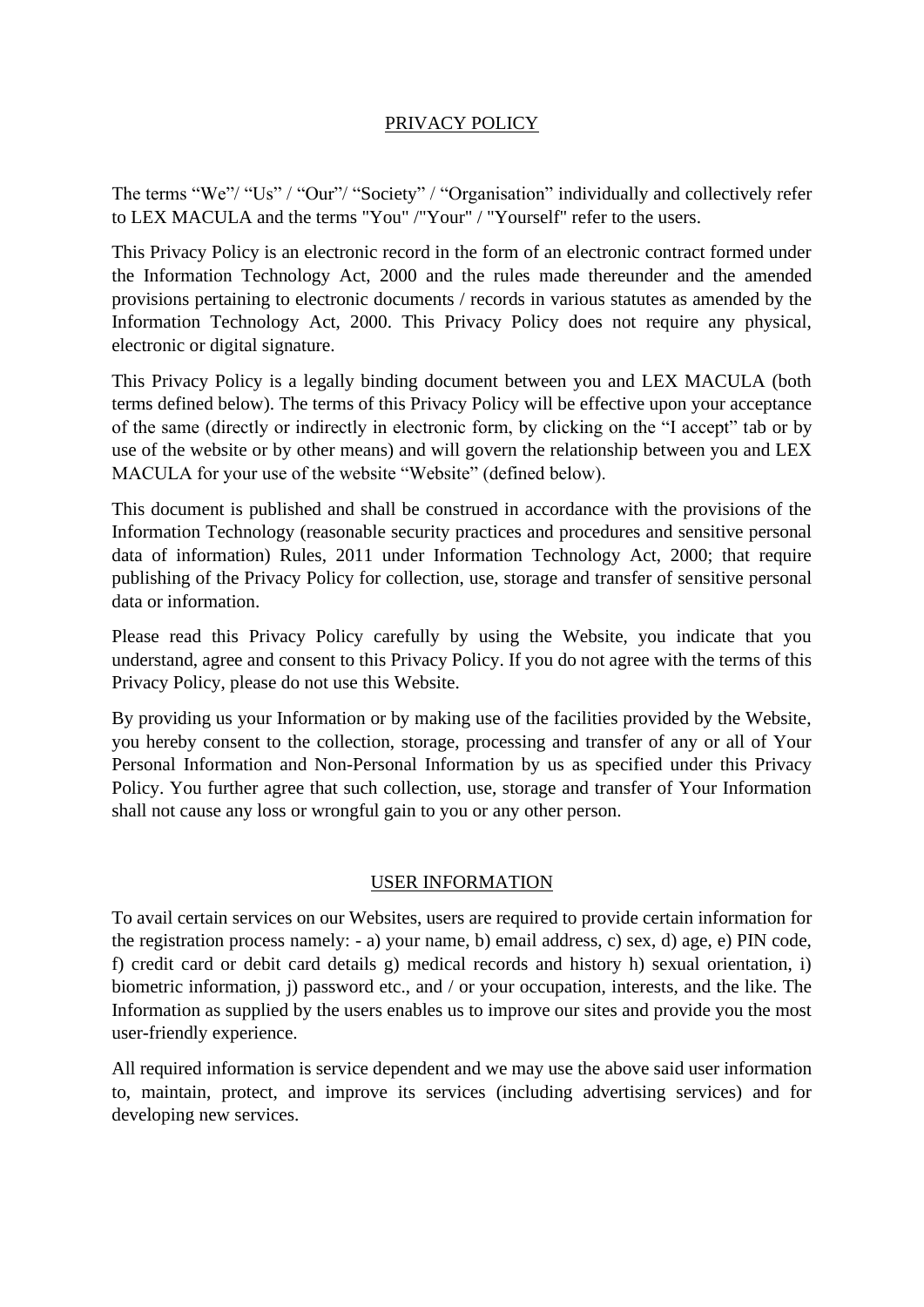Such information will not be considered as sensitive if it is freely available and accessible in the public domain or is furnished under the Right to Information Act, 2005 or any other law for the time being in force.

### **COOKIES**

To improve the responsiveness of the sites for our users, we may use "cookies", or similar electronic tools to collect information to assign each visitor a unique, random number as a User Identification (User ID) to understand the user's individual interests using the Identified Computer. Unless you voluntarily identify yourself (through registration, for example), we will have no way of knowing who you are, even if we assign a cookie to your computer. The only personal information a cookie can contain is information you supply (an example of this is when you ask for our Personalised Horoscope). A cookie cannot read data off your hard drive. Our advertisers may also assign their own cookies to your browser (if you click on their ads), a process that we do not control.

Our web servers automatically collect limited information about your computer's connection to the Internet, including your IP address, when you visit our site. (Your IP address is a number that lets computers attached to the Internet know where to send you data -- such as the web pages you view.) Your IP address does not identify you personally. We use this information to deliver our web pages to you upon request, to tailor our site to the interests of our users, to measure traffic within our site and let advertisers know the geographic locations from where our visitors come.

## LINKS TO THE OTHER SITES

Our policy discloses the privacy practices for our own web site only. Our site provides links to other websites also that are beyond our control. We shall in no way be responsible in way for your use of such sites.

## INFORMATION SHARING

We share the sensitive personal information to any third party without obtaining the prior consent of the user in the following limited circumstances:

(a) When it is requested or required by law or by any court or governmental agency or authority to disclose, for the purpose of verification of identity, or for the prevention, detection, investigation including cyber incidents, or for prosecution and punishment of offences. These disclosures are made in good faith and belief that such disclosure is reasonably necessary for enforcing these Terms; for complying with the applicable laws and regulations.

(b) We propose to share such information within its group companies and officers and employees of such group companies for the purpose of processing personal information on its behalf. We also ensure that these recipients of such information agree to process such information based on our instructions and in compliance with this Privacy Policy and any other appropriate confidentiality and security measures.